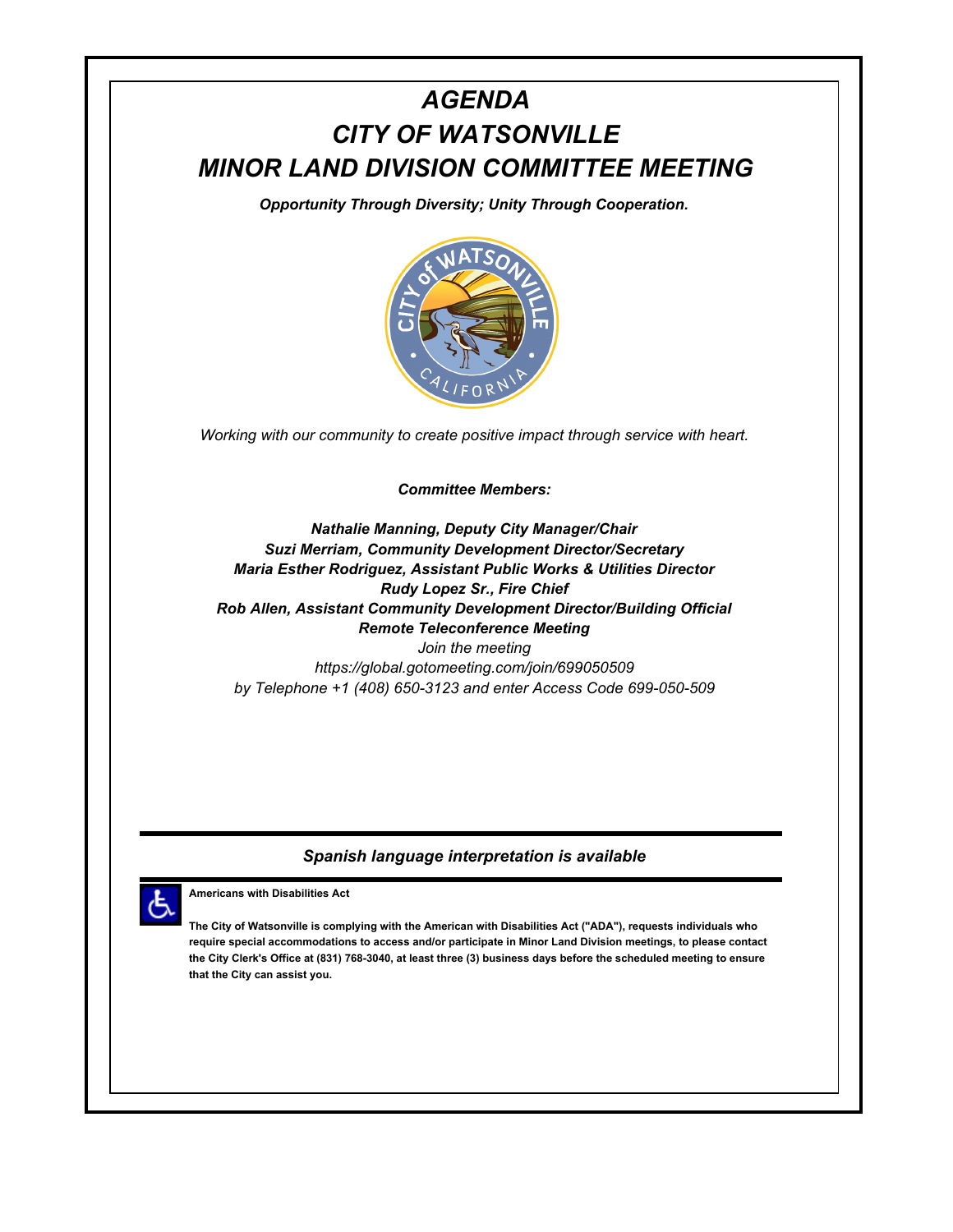#### **Notice of Remote/Teleconference Meeting**

*This meeting is being held in accordance with the Brown Act as currently in effect under the State Emergency Services Act, the Governor's Emergency Declaration related to COVID-19, the Santa Cruz County Health Officer Extended and Modified Shelter in Place Orders, and the Governor's Executive Orders N-25-20 and N-29-20, that allows attendance by members of the Minor Land Division Committee, City Staff, and the public to participate and the Minor Land Division Committee to conduct the meeting by teleconference, video conference, or both.*

*HOW TO PARTICIPATE DURING THE MEETING: Members of the public are encouraged to join the meeting through Gotomeetings from their computer, tablet, or smart phone at https://global.gotomeeting:com/join699050509 or by telephone at +1 (408) 650-3123 and enter access code: 699-050-509.*

*To submit a written comment, please email cdd@cityofwatsonville.org and write "Public Comment" in the subject line. Include the item number and title of the item in the body of the email and your comments. All comments received by 10:00 a.m. will be included in the Minor Land Division Committee Packet on the City's website: https://watsonville.legistar.com/DepatmentDetail.aspx?* 

*ID=39730&GUID=DC75683D-95A1-4226-BC61-8531DA98A020&R=7d7010b4-f34c-48ad-48ad-8923-cb74c02de 4d8. Comments received after 10:00 a.m. will added to the record of the meeting.*

*The City of Watsonville is complying with the American with Disabilities Act ("ADA"), requests individuals who require special accommodations to access and/or participate in Minor Land Division meetings, to please contact the City Clerk's Office at (831) 768-3040, at least three (3) business days before the scheduled meeting to ensure that the City can assist you.*

### **1. ROLL CALL**

### **2. CONSENT AGENDA**

*All items appearing on the Consent Agenda are recommended actions which are considered to be routine and will be acted upon as one consensus motion. Any items removed will be considered immediately after the consensus motion. The Chair will allow public input prior to the approval of the Consent Agenda.*

# **A.** [MOTION APPROVING MINUTES FOR APRIL 20, 2020 REGULAR](http://watsonville.legistar.com/gateway.aspx?m=l&id=/matter.aspx?key=3324)  MEETING

*Attachments:* [April 20, 2020 Minutes](http://watsonville.legistar.com/gateway.aspx?M=F&ID=e798db6c-16c1-41d4-a820-8f01ae126737.doc)

### **3. PUBLIC HEARINGS**

**A.** [AN APPLICATION FOR A MINOR LAND DIVISION TENTATIVE PARCEL](http://watsonville.legistar.com/gateway.aspx?m=l&id=/matter.aspx?key=3323)  MAP (PP2019-378) TO ALLOW A TWO LOT SUBDIVISION AT 173 HARKINS SLOUGH ROAD (APN: 018-372-55), FILED BY GERALYAN SPEZIALE, APPLICANT AND PROPERTY OWNER

*Attachments:* [173 Harkins Slough Road - Report](http://watsonville.legistar.com/gateway.aspx?M=F&ID=e8d4e337-ccd7-4908-b872-27e77182448b.pdf)